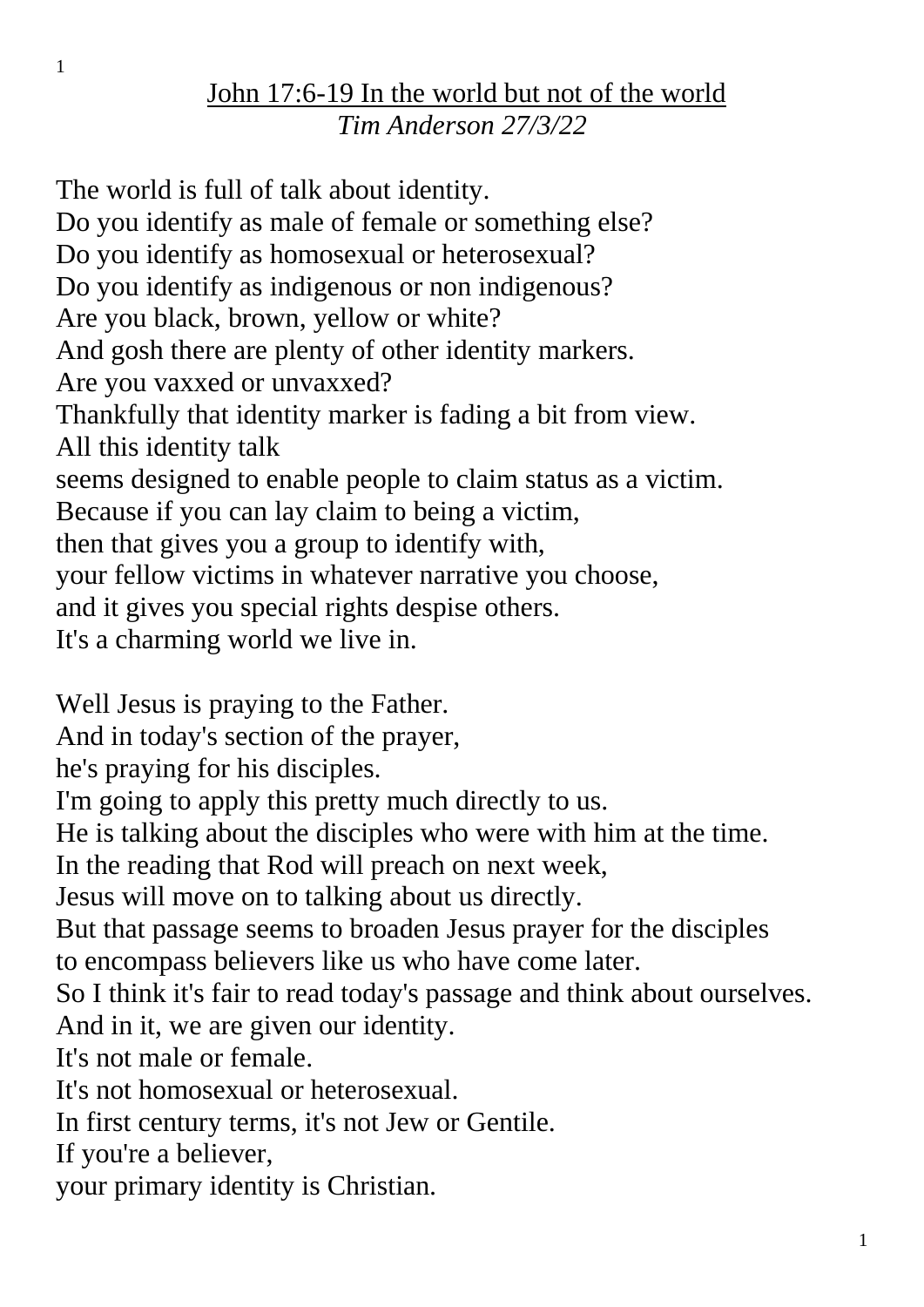And if you identify as Christian, then you are not a victim but a treasure. And you don't have a special right to despise others, you have a special calling to be despised by others.

There are three paragraphs in our reading. So we'll look at it under three headings. Verses 6-8, the people we are. Verses 9-12, the protection we need. Verses 13-19, the life we lead.

 $\mathcal{L}$ 

So verses 6-8, the people we are. That is, our identity. What is our identity? 17:6, Jesus prays, "I have revealed you to those whom you gave me out of the world, they were yours; you gave them to me and they have obeyed your word." So that tells us four things about our identity as Christians. In chronological order, 1. We belonged to God the Father. We were the Father's. Oftentimes we think of our identity as a Christian begins with our responding to the gospel. This tells us that our identity began long before that. Before you were even a twinkle in your earthly father's eye, your heavenly father claimed you as his own. 2. God the Father gave you to Jesus. "those you gave me out of the world" This is where I'm making the claim that you are a treasure. God the Father gave you to God the Son. The Father doesn't give the Son junk. He gives him what he values. His treasures.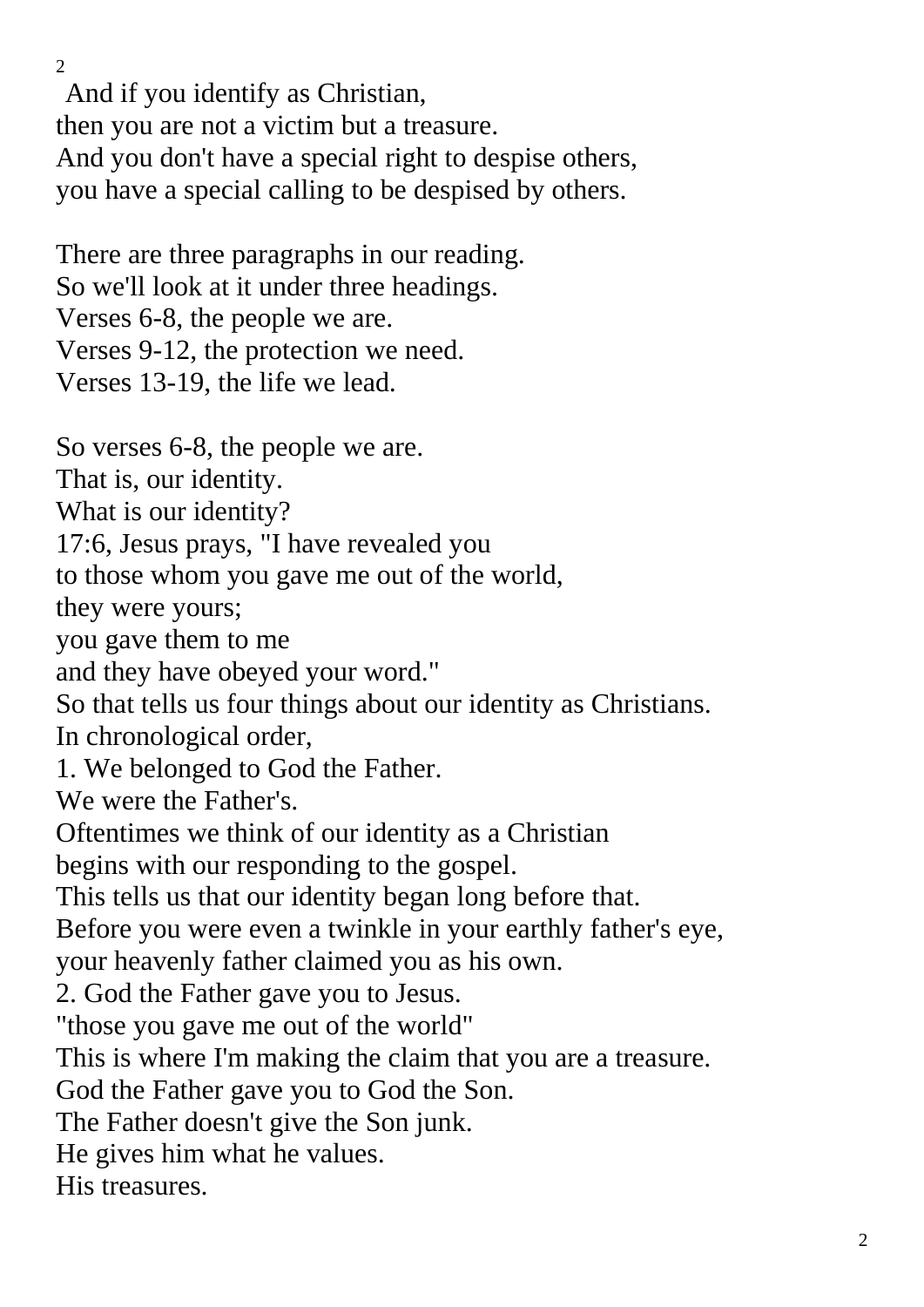1 Peter 2:9 calls us God's special possession. Jesus must think it's very important that the Father gave him believers because he says it three times in this prayer. Verses 2, 6 and 9. They each say 'those you have given me'. 3. Jesus revealed the Father to you. "I have revealed you" You couldn't have put your faith in God unless Jesus revealed God to you. It's not so much that God is invisible. He is invisible, but he can be seen through what he has done. The problem is with our vision. We can't recognise God's works, even though our noses were rubbed in them, unless Jesus reveals them to us. Have you ever had the experience of not being able to see something, and it was staring at you the whole time? Emdwyn was walking round the house looking for her mobile phone the other day. Turns out she couldn't find where she'd put it down because she was holding it in her hand. That's what it's like for humans to recognise God. We can't do it unless he is revealed to us. In the book of Acts, something like scales fell from the eyes of the apostle Paul. The restoration of his sight was a metaphor for his receiving the spiritual sight to know God. In 2 Cor 4:4 he says, "The god of this age (that means the devil) has blinded the minds of unbelievers, so that they cannot see the light of the gospel that displays the glory of Christ." The devil makes people spiritually blind unless God reveals himself.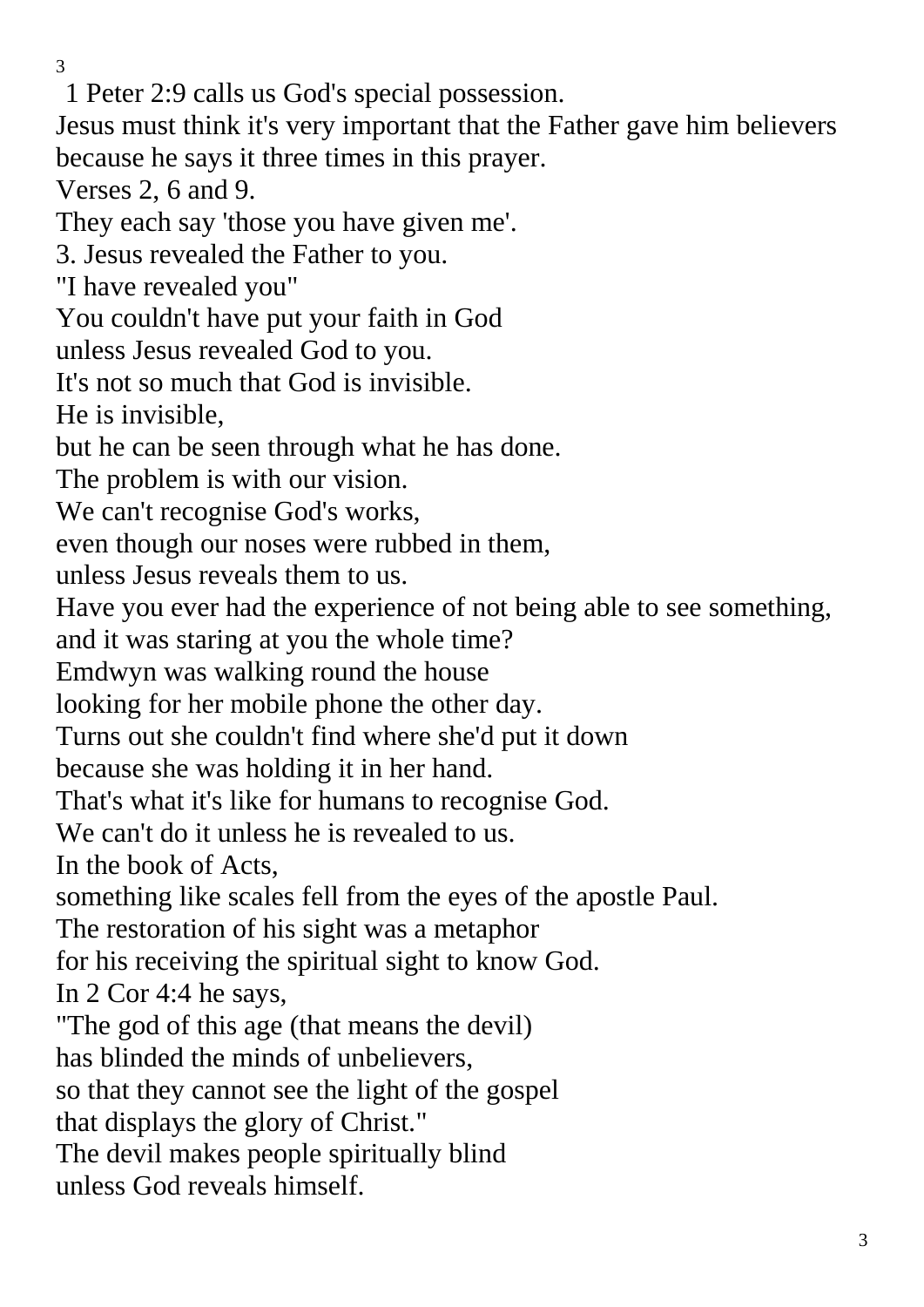4. We respond by faith.

"They have obeyed your word"

Obeying God's Word is putting your faith in Jesus.

We might think about Jesus' disciples,

and say, "well they did a bit of a ham fisted job of obeying God's word." But see, it's not about whether Peter denied Jesus,

or Thomas doubted Jesus,

or James and John wanted to be at this right and left in his glory.

It's that when Jesus said come follow me,

they came and they followed him and they didn't turn back.

Why is it important that we recognise that we belonged to God and Jesus revealed God to us before we ever put our faith in him? It's about security and humility. If it was just about my faith, I would be questioning whether my faith was going to pass muster. Have I really obeyed Jesus' words well enough? It's easy enough for me to measure myself against other people and find that I don't measure up. I need the security of knowing that I belong to God. But I also need it for humility. Because it's easy enough for me to look at the world and have a superior attitude. Those people don't know God at all. I must be better than them because I obey God's word. But I only obey God's word because I belong to God and because Jesus has revealed God to me. So it's not my merit at all.

Well that's the people we are. We are Christians.

Next the protection we need.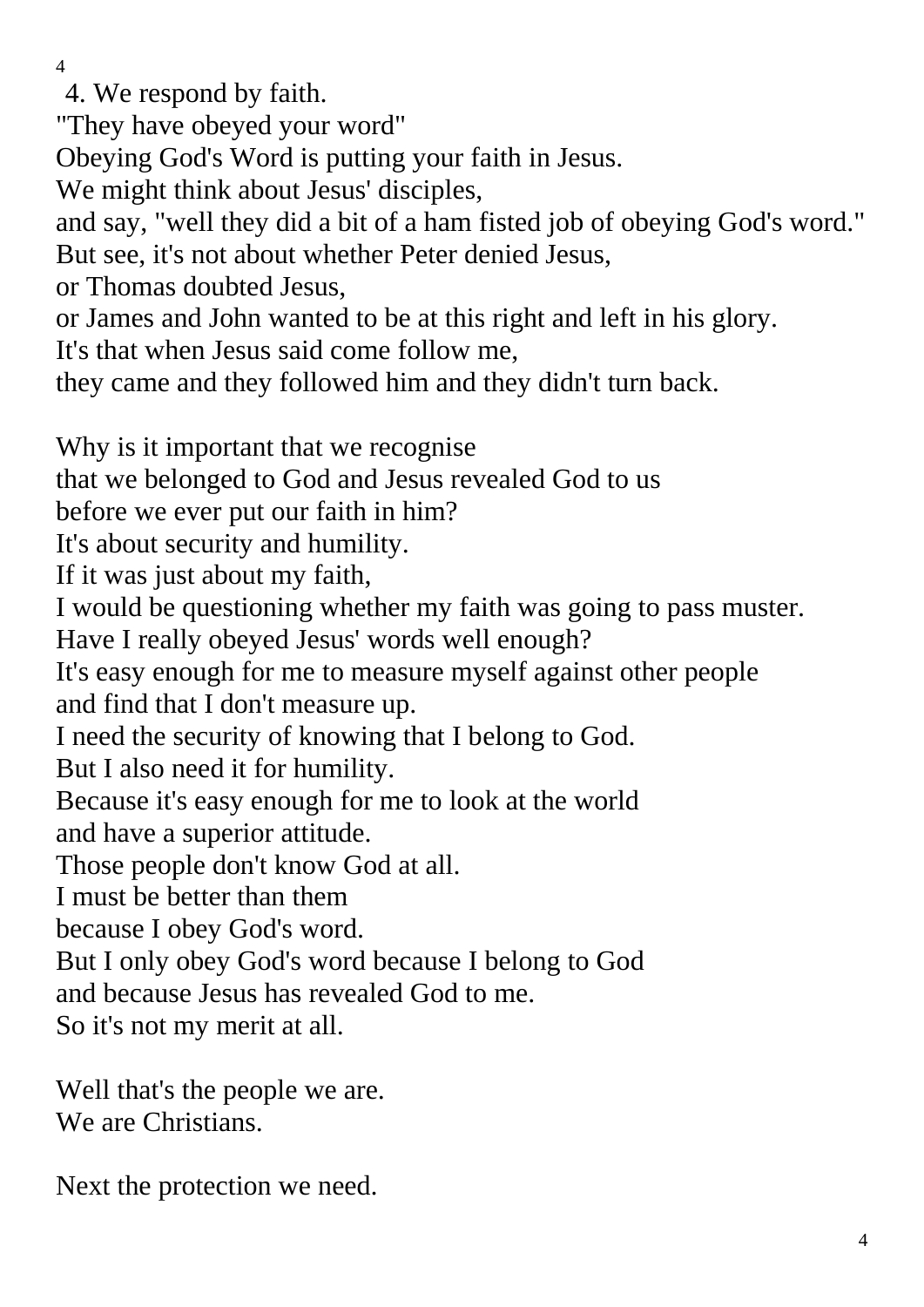17:9 Jesus says,

"I pray for them.

I am not praying for the world,

but for those you have given me,

for they are yours."

Jesus is praying for us because we belong to the Father.

That makes us worth praying for.

So Jesus is praying for us.

What does he ask for?

Well not that we would be rich and famous.

Not that we would be healthy and happy.

But he prays for protection.

17:11 "Holy Father protect them by the power of your name,"

In the case of the disciples who were with Jesus,

they needed the Father's protection

because Jesus had been with them,

protecting them up until now.

And he was returning to the Father.

He wouldn't be around to protect them anymore.

And so Jesus prays that the Father would protect them from now on.

What do we need protection from?

Is it from coronavirus?

Or from nuclear war?

Or just the mundane dangers of life like heart disease?

Well no, none of the above.

We can tell what we are being protected from by looking at verse 12. 17:12 "While I was with them,

I protected them and kept them safe by that name you gave me.

None has been lost except the one doomed to destruction

so that Scripture would be fulfilled."

What are we protected from?

It has to be from falling away.

Because the example of someone who wasn't protected was Judas. Not that Judas ever belonged to the Father.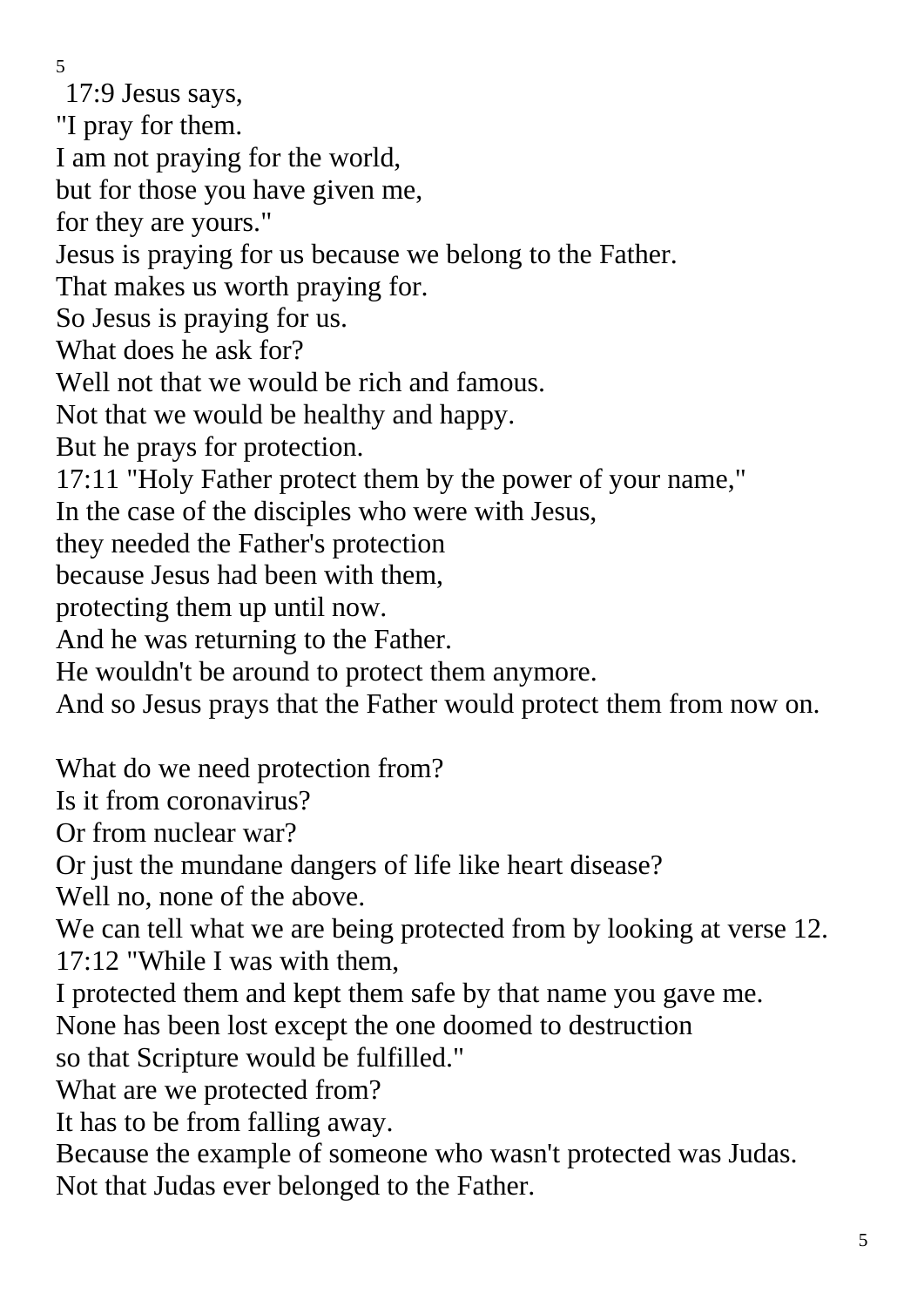He was doomed to destruction from the beginning. But safety is defined by not going the way of Judas. You are protected if you are not destroyed like Judas. Because when you get to heaven, Judas is not going to be there.

Why doesn't Jesus pray for protection for his disciples from the normal perils of life? Well because we are all going to die of something. All of Jesus' 12 disciples apart from John died as martyrs. Jesus isn't praying that they would be spared that. He's praying that when we die, we will be welcomed into our eternal home.

Why do we need protection? 17:11 "I will remain in the world no longer, but they are still in the world," We need protection because we are in the world, and the world is a hostile place. It's hostile towards our faith. The world loves dead fish that float downstream. Dead fish don't push back when the world tries to get us to adopt its values. But when we are obedient to Jesus' word, then the world will be a hostile place. It will do anything to get us to switch teams. And so Jesus prays for the Father to protect us.

I sometimes wonder why it is that I don't experience more of the hostility that Jesus tells us to expect. Could it be that my faith is insipid and so the world is happy enough to let me live my life undisturbed? But I don't think this is the case. When we face hostility for our faith, it needs to be actually because of our faith.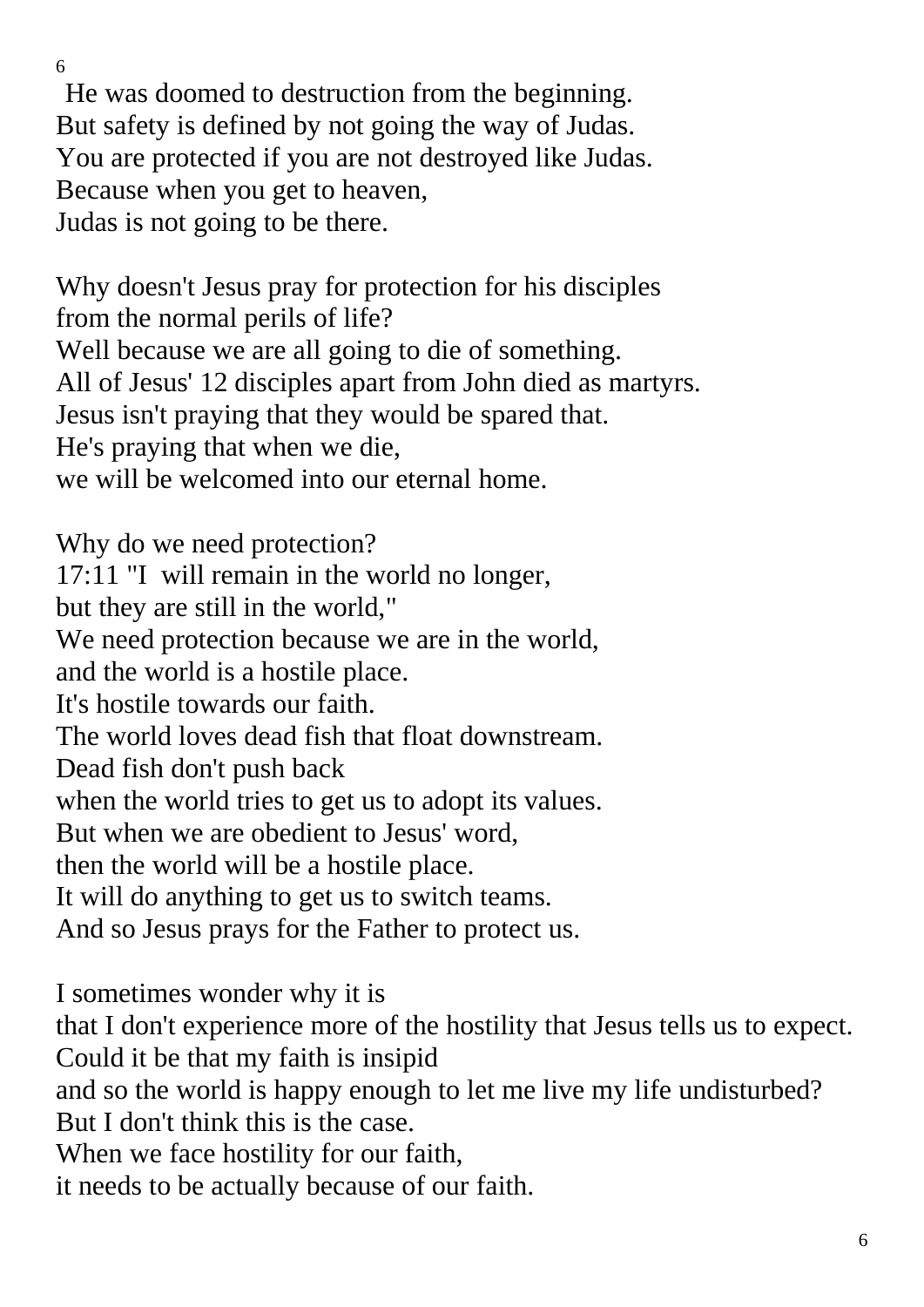God doesn't want us

to have such a pugnacious attitude towards that world,

that it's actually our demeanour that causes offence.

It needs to be the gospel itself that causes the world's hatred, not us. Why don't we face more of that?

Well I think we are beginning to in pockets.

If you were a Christian university lecturer

in a history or sociology department

you may well face considerable hostility to the gospel at work.

But generally speaking,

Australian culture has a live and let live kind of attitude.

And that's something for us to be grateful for.

In the course of history,

this level of tolerance towards the gospel in society

is comparatively rare.

And it's certainly not what you'd find right now

in great swathes of Asia, the Middle East, Northern Africa or Europe.

But the writing is on the wall.

We are going to face more hostility here in the next generation.

The flash point will come as Christians try to live faithfully

what the Bible teaches about gender and sexuality.

We are going to face some heat on that in the next generation.

And Jesus prays for our protection.

Not that we will be protected from facing heat.

But that we will be protected from falling away when we do face heat.

The people we are our identity is Christian. The protection we need we need to be protected from the fate of Judas, falling away. Finally, the life we lead. Jesus has prayed for our protection. But there are a couple of possible ways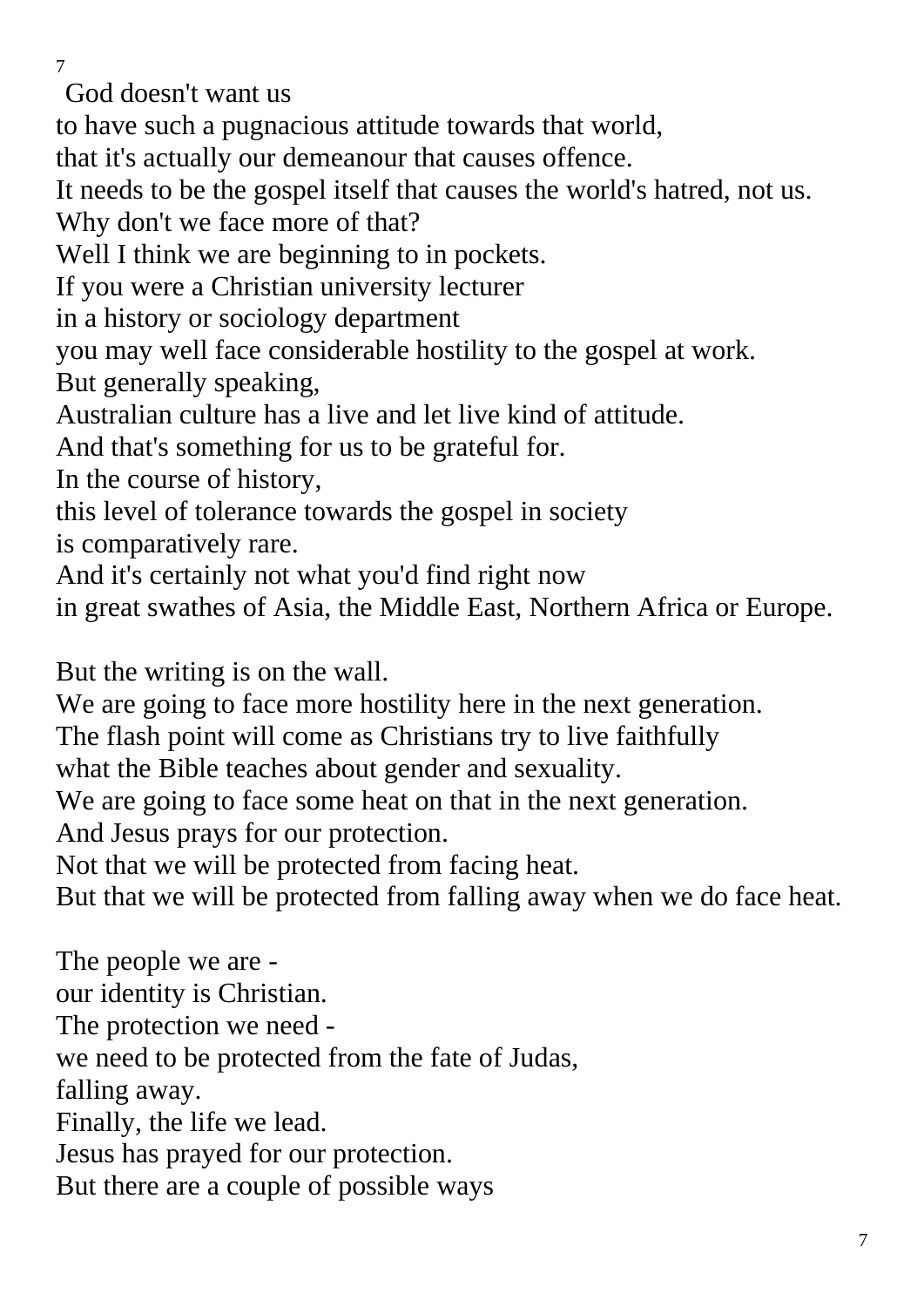that you could protect something or someone.

If we have young children coming over to visit,

we put things that we are concerned about out of reach. It's just sensible.

You keep your precious things out of harm's way.

We are God's precious things.

So is he going to answer this prayer for protection

by keeping us out of harm's way?

The answer is 'No.'

17:15 "My prayer is not that you take them out of the world but that you protect them from the evil one."

The Father could protect his treasures

by taking them to heaven straight away.

He could protect his treasures

by encouraging them to form a community

that is separate from the worldly community around them.

Some sort of Christian commune or something.

But that's not what Jesus is asking for.

Don't take them out of the world, Jesus says.

Why not?

His treasures would be safer if he took them to heaven straight away. They would be safer if they formed a community of the faithful

and didn't allow themselves to be contaminated by the world.

Why not protect us by removing us from danger?

17:18 "As you sent me into the world,

I have sent them into the world."

The Father didn't protect his own Son from danger.

He sent him into a hostile world,

a world that would crucify him.

And Jesus sends us into the world also.

The reason he won't remove us from the world,

is that he loves the world

and he wants to snatch others from the path to destruction.

We are here with a mission.

We are sent into the world by Jesus.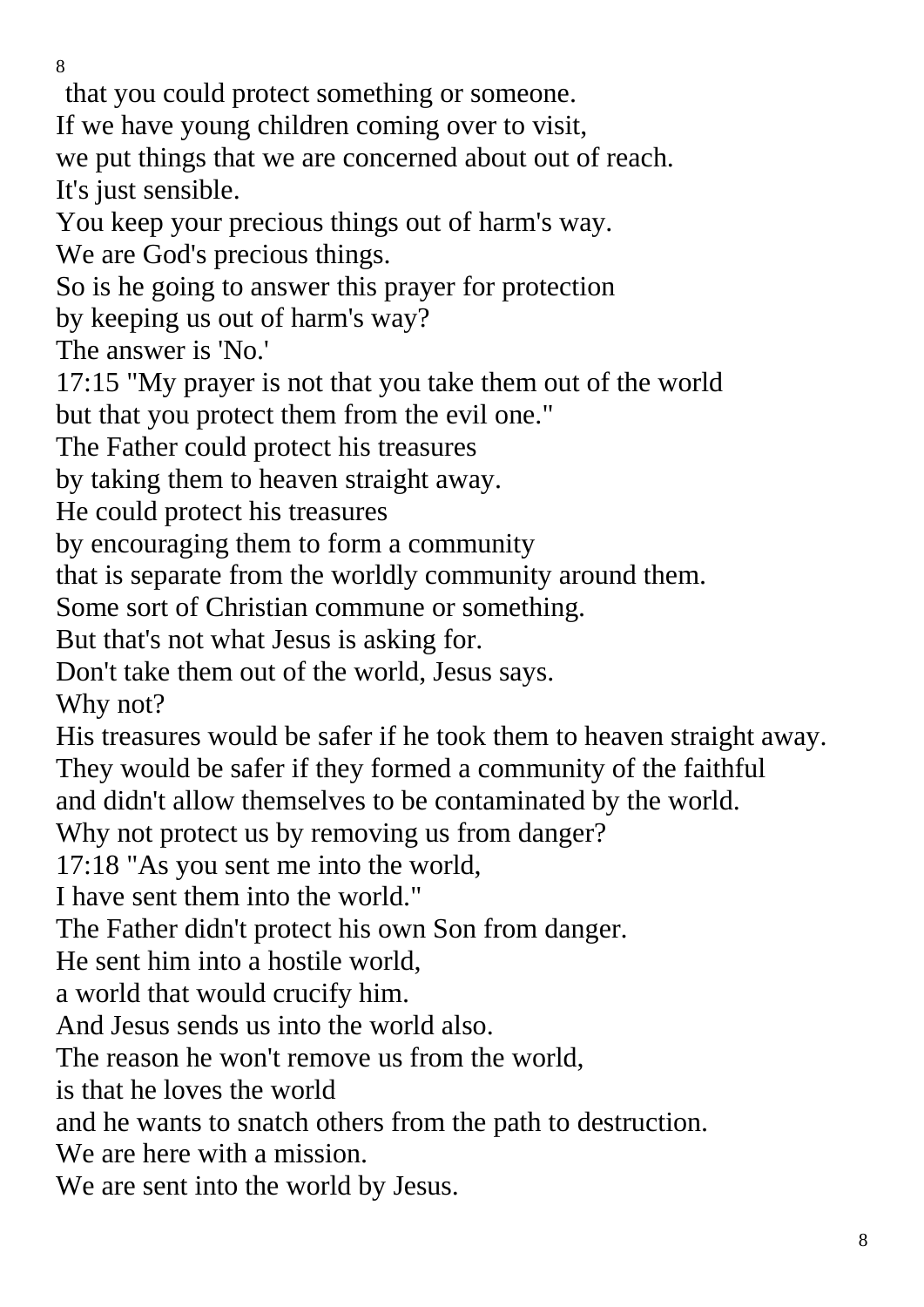We can't withdraw into a little Christian community. And we certainly can't press the go directly to heaven, do not pass Go, do not collect \$200 button. We have a mission and that mission requires us to be in the world. Really in the world. As the Father sent Jesus, Jesus sends us. It does concern me that Christian folk often do withdraw from the world. Some Christian people don't have a single non Christian friend. This danger is particularly acute for ministers. That one reason why I value things like our community meal and Kid's Hope. These are places where a minister can actually sit down and become friends with on Christians. Alan Hoskin enjoyed his Bowls Club, Philippa Hoskin enjoyed her walking group. If you don't have a place in your life where you can make friends with non Christians, you may well have withdrawn from the world. Jesus sends us into the world. We are in the world but not of the world. 17:16 "They are not of the world, even as I am not of it." How is the Father going to protect us from the world? Not by removing us from it. He will protect us by sanctifying us. It's in verse 17. "Sanctify them by the truth: your word is truth." And it's in verse 19, "For them I sanctify myself, that they too may be truly sanctified." It's clear as you read the passage, that our protection from the evil one comes from our being sanctified. Which is good.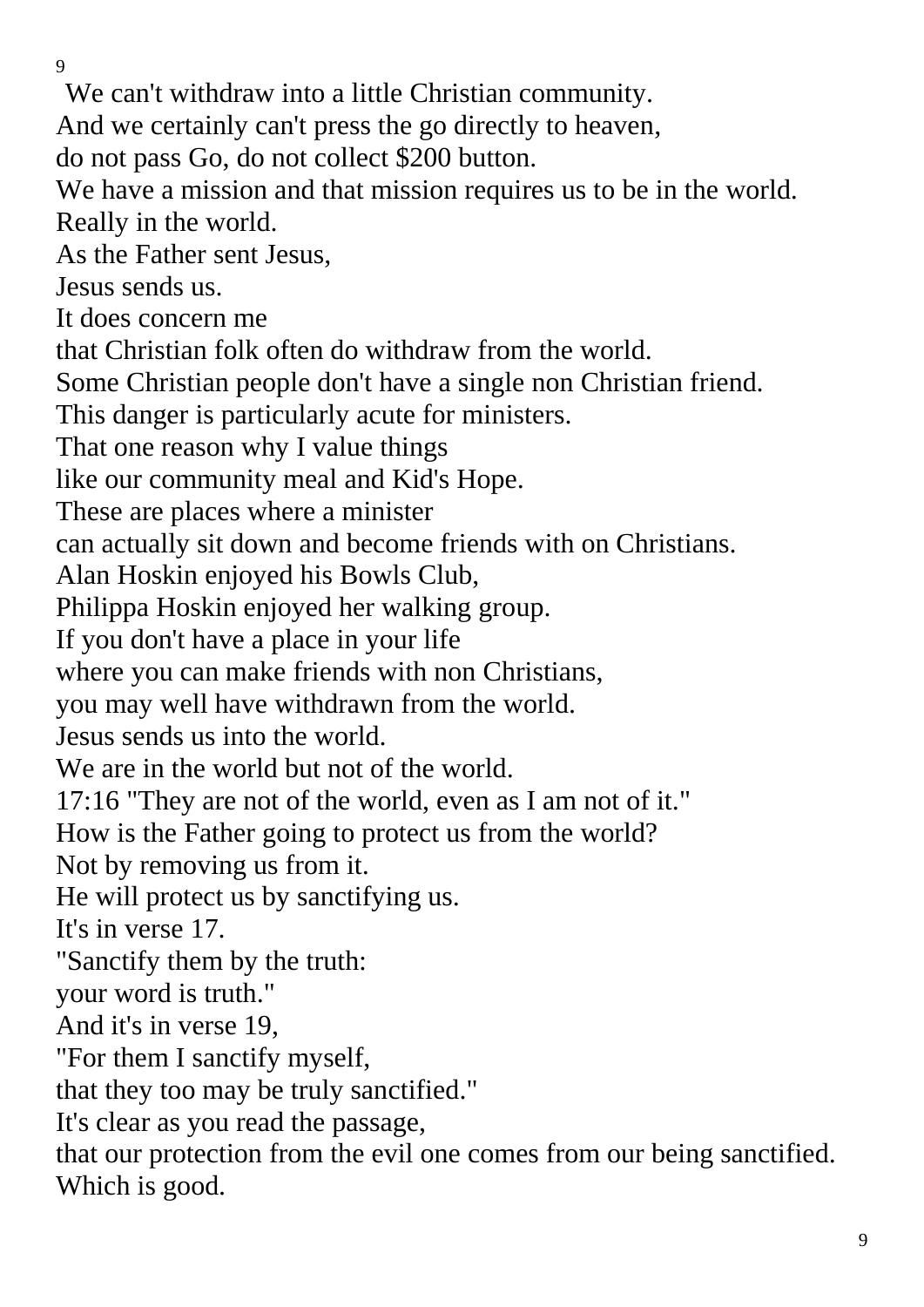But it just begs the question,

"What does it mean for us to be sanctified?"

And that's a problem question for a couple of reasons.

We don't use the word sanctify much.

And even when we do,

the way we use it is probably different from what Jesus means here. Let me explain.

And it will help if you grab a pew Bible

and have it open at our reading for this bit.

My apologies but I just can't make this simple.

When theologians use the word sanctify,

they usually mean growth in personal holiness.

So for example, they might say,

"Over the years, the Christian person's desire for worldly things gradually reduces as they are sanctified,

and they desire more and more the things of God."

It's talking about the process where we grow in godliness.

That's the usual meaning of the world sanctify.

Except in one place, and that place is the Bible.

It's not a particularly helpful thing,

but the word sanctify often means something different in the Bible to what it means when it's used by theologians.

And normal people hardly use the word at all.

Are you thoroughly confused?

But it's pretty easy to demonstrate in this passage that sanctify doesn't mean growth in godliness. Jesus says,

17:19 "For them I sanctify myself,

that they too may be truly sanctified."

Jesus doesn't need to grow in godliness.

So when he says he's sanctifying himself,

he must mean something else.

We need to return to the root of the word.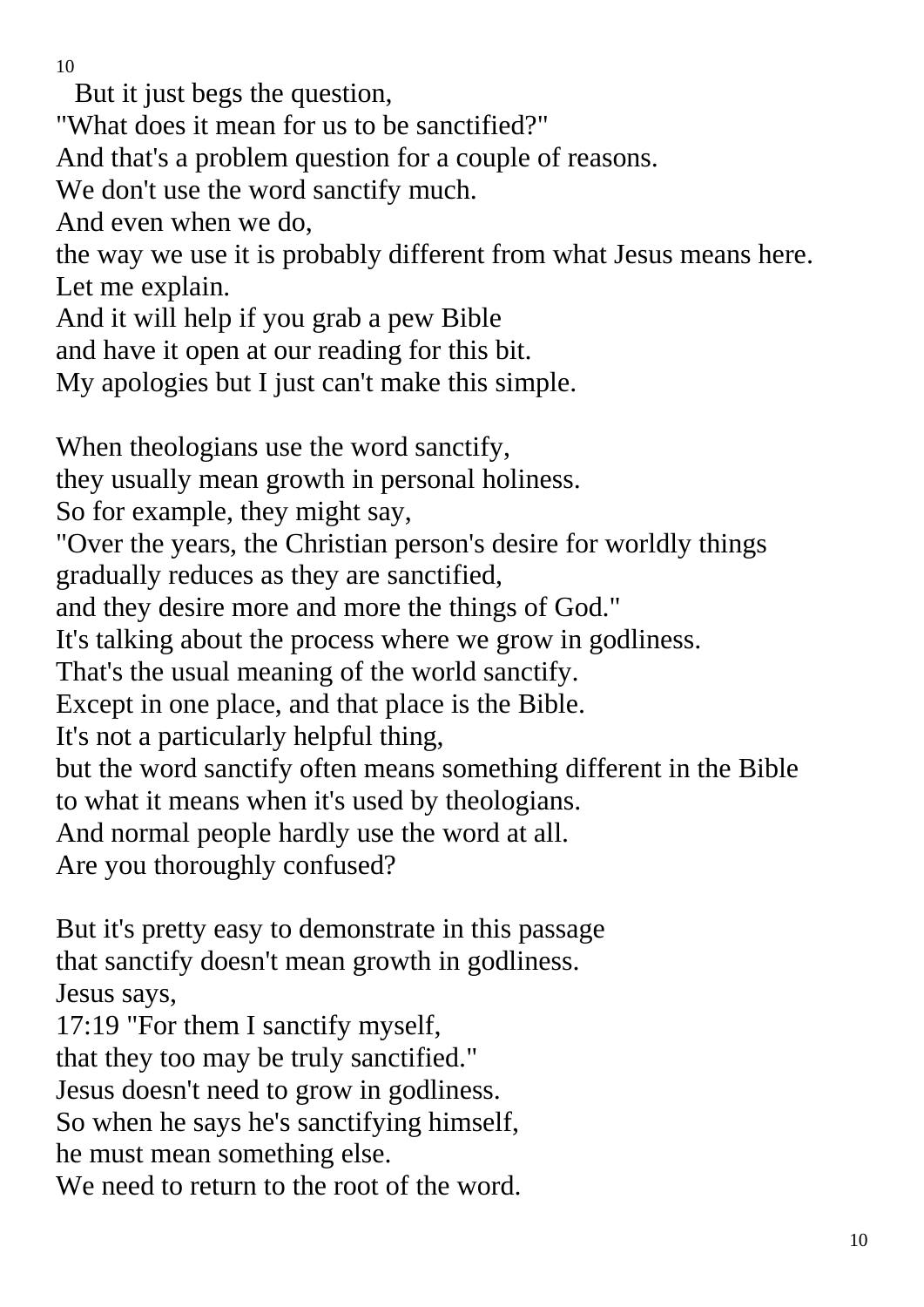What is the root of the word sanctify?

It means 'set apart'.

You'd never say this,

but you could say,

"I'm sanctifying my good cutlery for when we have visitors over." I'm setting it apart.

I'm not using it day to day but only in the times I've set it apart for. So how is Jesus sanctified or set apart?

He's set apart to do the work the Father has sent him for.

In particular,

he is set apart to go to the cross and die for the sins of the world.

He sanctifies himself by completing the work he was sent to do.

That's why the verse about Jesus being sanctified

comes straight after the verse about him being sent.

So then, how are we sanctified?

We are sanctified by being set apart too.

Set apart from the world we live in.

Set apart to do what we have been sent to do by Jesus.

How do we get set apart?

17:17 "Sanctify them by your truth,

your word is truth."

God's word will set us apart to do the work he has sent us for.

Well it all sounds like a bit of an effort, doesn't it? We need protection from the evil one. We are protected by being set apart to do the work we have been sent to do. It almost sounds like we are the defenders of Mariupol. We're grimly doing our duty because that is the destiny the history has called us to. And then when we finally succumb, we will be welcomed into heaven. But it's not grim.

Yes we are here for a serious task.